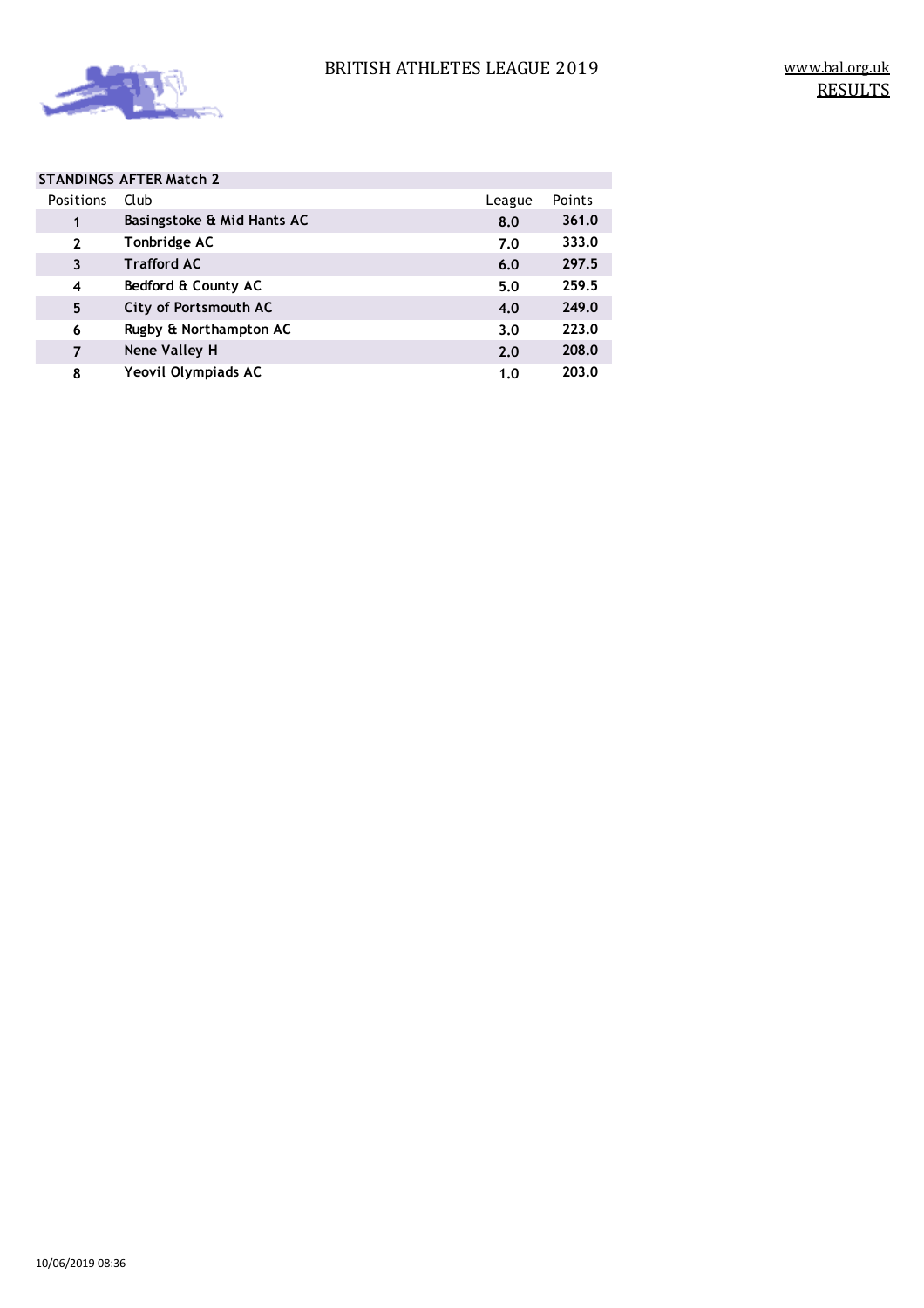

# **BRITISH ATHLETES LEAGUE 2019** Track RESULTS

| T1             |              | 400m H'A'                  |              |          |     | T1             |          | 400m H 'B'                |              |          |     |
|----------------|--------------|----------------------------|--------------|----------|-----|----------------|----------|---------------------------|--------------|----------|-----|
| Posn           |              | Bib Athlete                | Club         | Perf     |     | Posn           |          | Bib Athlete               | Club         | Perf     |     |
| 1              | 1            | <b>LAVOIPIERRE Matthew</b> | <b>BASMH</b> | 52.72    | 882 | 1              | 77       | <b>HOPKINS Lawrence</b>   | <b>TRAFF</b> | 59.48    | 658 |
| 2              | 8            | <b>FAULKNER Andrew</b>     | <b>YEOV</b>  | 55.75    | 778 | 2              | 55       | <b>SAUNDERS Thomas</b>    | <b>RUGN</b>  | 60.03    | 642 |
| 3              | 4            | <b>REIDY Sean</b>          | <b>NENE</b>  | 56.57    | 751 | 3              | 22       | <b>BENEDICKTER Peter</b>  | <b>BED</b>   | 61.85    | 587 |
| 4              | 7            | MITCHELL Jordan            | <b>TRAFF</b> | 58.02    | 704 | 4              | 88       | <b>COLE Matthew</b>       | <b>YEOV</b>  | 65.03    | 498 |
| 5              | 5            | <b>BOWERS Alfie Y</b>      | <b>RUGN</b>  | 58.54    | 688 | 5              | 44       | PHELAN Alastair           | <b>NENE</b>  | 65.09    | 496 |
| 6              | 2            | POWELL Thomas              | <b>BED</b>   | 60.26    |     | 6              | 11       | STRUDWICK Joshua          | <b>BASMH</b> | 72.06    |     |
| $\overline{7}$ |              |                            |              | 66.32    | 635 |                |          |                           |              |          | 325 |
|                | 6            | <b>ELLIS Michael</b>       | <b>TONB</b>  |          | 464 | 7              |          |                           |              |          |     |
| 8              | 3            | <b>HOOKER Tony</b>         | PORT         | 78.23    | 203 | 8              |          |                           |              |          |     |
|                |              |                            |              |          |     |                |          |                           |              |          |     |
| T <sub>2</sub> | 800m 'A'     |                            |              |          |     | T2             | 800m 'B' |                           |              |          |     |
| Posn           |              | Bib Athlete                | Club         | Perf     |     | Posn           |          | Bib Athlete               | Club         | Perf     |     |
| $\mathbf{1}$   | 6            | <b>REILLY Kieran</b>       | <b>TONB</b>  | 01:54.95 | 801 | $\mathbf{1}$   | 66       | DRISCOLL Ryan             | <b>TONB</b>  | 01:59.28 | 686 |
| 2              | 4            | <b>RAINBOW Archie Y</b>    | <b>NENE</b>  | 01:56.62 | 755 | 2              | 22       | THORNLEY Christopher      | <b>BED</b>   | 01:59.49 | 681 |
| 3              | 2            | <b>BRAY Matthew</b>        | <b>BED</b>   | 01:56.78 | 751 | 3              | 11       | <b>SHORT Daniel</b>       | <b>BASMH</b> | 02:00.77 | 649 |
| 4              | 8            | <b>HARDING Samuel</b>      | <b>YEOV</b>  | 01:59.74 | 675 | 4              | 77       | LEWIS Rushwan Y           | TRAFF        | 02:02.17 | 616 |
| 5              | 7            | <b>JONES Alex</b>          | <b>TRAFF</b> | 02:00.49 | 656 | 5              | 88       | <b>BISS Michael</b>       | <b>YEOV</b>  | 02:03.31 | 589 |
| 6              | $\mathbf{1}$ | <b>HAZELL Ben</b>          | <b>BASMH</b> | 02:00.73 | 650 | 6              | 33       | <b>WHITE Jonathan</b>     | PORT         | 02:20.94 | 265 |
| $\overline{7}$ | 3            | <b>WALKER Thomas</b>       | PORT         | 02:02.24 | 614 | 7              |          |                           |              |          |     |
| 8              |              |                            |              |          |     | 8              |          |                           |              |          |     |
|                |              |                            |              |          |     |                |          |                           |              |          |     |
| T3             | 100m 'A'     |                            | $Wind =$     |          |     | T3             | 100m 'B' |                           | $Wind =$     | 0.3      |     |
|                |              | Bib Athlete                | Club         | Perf     |     | Posn           |          | Bib Athlete               | Club         | Perf     |     |
| Posn           |              |                            |              |          |     |                |          |                           |              |          |     |
| 1              | 5            | <b>ENNIS Kyle</b>          | <b>RUGN</b>  | 10.64    | 882 | $\mathbf{1}$   | 66       | <b>BACHORSKI Anton Y</b>  | <b>TONB</b>  | 11.06    | 740 |
| 2              | 1            | SHOWLER DAVIS Kieran       | <b>BASMH</b> | 10.66    | 875 | 2              | 55       | <b>SESAY Adel</b>         | <b>RUGN</b>  | 11.10    | 727 |
| 3              | 7            | <b>NGUIE Sagesse Y</b>     | <b>TRAFF</b> | 10.81    | 823 | 3              | 77       | <b>BROWN Rivaldo</b>      | <b>TRAFF</b> | 11.29    | 669 |
| 4              | 6            | <b>LENNARD Jack</b>        | <b>TONB</b>  | 10.85    | 809 | 4              | 33       | <b>GABBIDON Jamie</b>     | <b>PORT</b>  | 11.36    | 648 |
| 5              | 8            | <b>ALVAREZ Matthew Y</b>   | <b>YEOV</b>  | 11.09    | 731 | 5              | 11       | <b>OLLIVER Samuel X</b>   | BASMH        | 11.37    | 645 |
| 6              | 4            | <b>OKOH Gideon</b>         | <b>NENE</b>  | 11.20    | 696 | 6              | 22       | APPS Ryan Y               | <b>BED</b>   | 11.41    | 633 |
| $\overline{7}$ | 2            | <b>COX Nathan Y</b>        | BED          | 11.24    | 684 | 7              | 44       | <b>MARSH James Y</b>      | <b>NENE</b>  | 11.52    | 602 |
| 8              | 3            | <b>BODRELL Gavin</b>       | <b>PORT</b>  | 11.51    | 604 | 8              | 88       | <b>FAULKNER Andrew</b>    | <b>YEOV</b>  | 11.83    | 518 |
|                |              |                            |              |          |     |                |          |                           |              |          |     |
| T <sub>4</sub> |              | 3000m S/Chase 'A'          |              |          |     | T <sub>4</sub> |          | 3000m S/Chase 'B'         |              |          |     |
| Posn           |              | Bib Athlete                | Club         | Perf     |     | Posn           |          | Bib Athlete               | Club         | Perf     |     |
| $\mathbf{1}$   | 6            | DRISCOLL Ryan              | <b>TONB</b>  | 09:16.95 | 862 | $\mathbf{1}$   | 66       | <b>ELLIS Michael</b>      | <b>TONB</b>  | 10:01.09 | 701 |
| 2              | 3            | <b>CARDY Paul</b>          | PORT         | 10:01.54 |     | 2              | 88       | <b>COLE Matthew</b>       | <b>YEOV</b>  | 11:21.89 |     |
| 3              |              | SOMMERVILLE Sam            |              |          | 699 |                |          | <b>HAZELL Ben</b>         |              |          | 452 |
|                | 8            |                            | <b>YEOV</b>  | 10:13.52 | 659 | 3              | 11       |                           | <b>BASMH</b> | 12:56.07 | 235 |
| 4              | 7            | <b>O'MEARA Simon</b>       | <b>TRAFF</b> | 10:19.40 | 639 | 4              |          |                           |              |          |     |
| 5              | $\mathbf{2}$ | <b>EMMERSON Craig</b>      | <b>BED</b>   | 10:21.85 | 631 | 5              |          |                           |              |          |     |
| 6              | 1            | <b>BOWERMAN Tom</b>        | <b>BASMH</b> | 10:52.16 | 537 | 6              |          |                           |              |          |     |
| 7              | 4            | <b>MACDONALD James</b>     | <b>NENE</b>  | 12:01.54 | 351 | 7              |          |                           |              |          |     |
| 8              |              |                            |              |          |     | 8              |          |                           |              |          |     |
|                |              |                            |              |          |     |                |          |                           |              |          |     |
| T <sub>5</sub> |              | 110m H'A'                  | $Wind =$     | 0.1      |     | T5             |          | 110m H 'B'                | $Wind =$     | 0.4      |     |
| Posn           |              | Bib Athlete                | Club         | Perf     |     | Posn           |          | Bib Athlete               | Club         | Perf     |     |
| $\mathbf{1}$   | 6            | <b>CHURCH Lewis</b>        | <b>TONB</b>  | 15.14    | 803 | $\mathbf{1}$   | 11       | <b>AWDE David</b>         | <b>BASMH</b> | 16.47    | 664 |
| $\mathbf{2}$   | $\mathbf{1}$ | <b>BONIFAS Ryan</b>        | <b>BASMH</b> | 15.35    | 781 | 2              | 77       | <b>HOPKINS Lawrence</b>   | <b>TRAFF</b> | 18.59    | 469 |
| 3              | 7            | MITCHELL Jordan            | <b>TRAFF</b> | 15.57    | 757 | 3              | 66       | <b>HOOKWAY Alex</b>       | <b>TONB</b>  | 19.45    | 399 |
| 4              | 5            | <b>SALT Harry</b>          | <b>RUGN</b>  | 15.69    | 744 | 4              | 55       | <b>BARKER Charles</b>     | <b>RUGN</b>  | 22.15    | 214 |
| 5              | 4            | <b>REIDY Sean</b>          | <b>NENE</b>  | 16.33    |     | 5              |          |                           |              |          |     |
|                |              |                            |              |          | 678 |                |          |                           |              |          |     |
| 6              | 2            | <b>BENEDICKTER Jack</b>    | BED          | 20.83    | 298 | 6              |          |                           |              |          |     |
| 7              |              |                            |              |          |     | 7              |          |                           |              |          |     |
| 8              |              |                            |              |          |     | 8              |          |                           |              |          |     |
|                |              |                            |              |          |     |                |          |                           |              |          |     |
| T6             | 400m 'A'     |                            |              |          |     | T <sub>6</sub> | 400m 'B' |                           |              |          |     |
| Posn           |              | Bib Athlete                | Club         | Perf     |     | Posn           |          | Bib Athlete               | Club         | Perf     |     |
| $\mathbf{1}$   | 6            | <b>COLLINS Lewis</b>       | <b>TONB</b>  | 48.71    | 842 | $\mathbf{1}$   | 77       | <b>INGLEY Reece</b>       | <b>TRAFF</b> | 49.06    | 820 |
| 2              | 7            | RICHARDSON Joel            | <b>TRAFF</b> | 48.97    | 826 | 2              | 44       | <b>GARMORY Sean</b>       | <b>NENE</b>  | 51.14    | 695 |
| 3              | 1            | <b>AWDE David</b>          | <b>BASMH</b> | 50.35    | 741 | 3              | 33       | <b>CLOTHIER Carter Y</b>  | <b>PORT</b>  | 51.28    | 687 |
| 4              | 4            | <b>BROWN David</b>         | <b>NENE</b>  | 50.98    | 704 | 4              | 55       | <b>WHITTAKER Samuel Y</b> | <b>RUGN</b>  | 52.57    | 616 |
| 5              | 3            | POCOCK Harrison            | PORT         | 51.90    | 653 | 5              | 66       | <b>TESTER Steven</b>      | <b>TONB</b>  | 52.62    | 614 |
| 6              | 8            | <b>FAULKNER Andrew</b>     | <b>YEOV</b>  | 52.10    |     | 6              |          | 88 COLE Matthew           | <b>YEOV</b>  | 53.22    |     |
|                |              |                            |              |          | 642 |                |          |                           |              |          | 582 |

Results by : Sprints Software 07507 853112

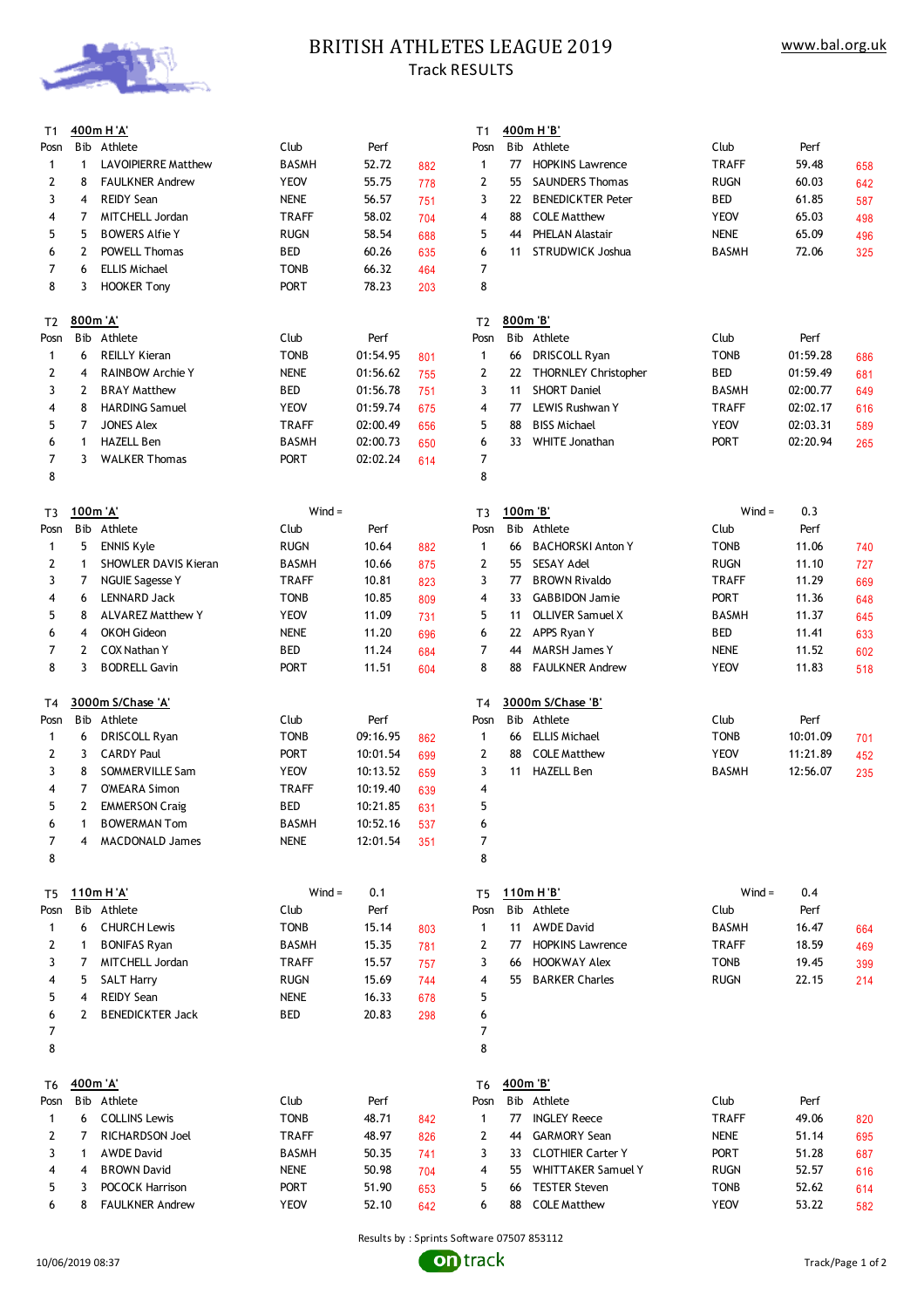

# BRITISH ATHLETES LEAGUE 2019 Track RESULTS

| 7              | 5              | <b>CURRIE Alex</b>        | <b>RUGN</b>  | 52.40    | 625 | 7                       | 11       | <b>SYCKELMOOR Thomas</b>   | <b>BASMH</b> | 54.23    | 531 |
|----------------|----------------|---------------------------|--------------|----------|-----|-------------------------|----------|----------------------------|--------------|----------|-----|
| 8              | 2              | <b>FULTON Joshua</b>      | <b>BED</b>   | 54.51    | 518 | 8                       | 22       | <b>MIKAJO Albert</b>       | <b>BED</b>   | 54.57    | 515 |
| T7             |                | 1500m 'A'                 |              |          |     | T7                      |          | 1500m 'B'                  |              |          |     |
| Posn           |                | Bib Athlete               | Club         | Perf     |     | Posn                    |          | Bib Athlete                | Club         | Perf     |     |
| $\mathbf{1}$   | 6              | <b>BROWN Dominic</b>      | <b>TONB</b>  | 03:54.44 | 818 | $\mathbf{1}$            | 66       | <b>KINGSTON James Y</b>    | <b>TONB</b>  | 04:06.33 | 679 |
| 2              | 2              | <b>BERGIN Matthew</b>     | <b>BED</b>   | 03:55.48 | 805 | 2                       | 22       | <b>STRANGE Joe</b>         | <b>BED</b>   | 04:11.27 | 626 |
| 3              | 3              | WHITE Jonathan            | <b>PORT</b>  | 03:56.56 | 792 | 3                       | 11       | WOOD Rob                   | <b>BASMH</b> | 04:13.88 | 599 |
| 4              | $\mathbf{1}$   | <b>BEEKS James</b>        | <b>BASMH</b> | 04:01.23 | 736 | $\overline{4}$          | 33       | <b>WALKER Thomas</b>       | <b>PORT</b>  | 04:17.53 | 562 |
| 5              | 5              | <b>ARNALL Haydn</b>       | <b>RUGN</b>  | 04:04.70 | 697 | 5                       | 77       | <b>SCIACCA Ryan</b>        | <b>TRAFF</b> | 04:18.19 | 556 |
| 6              | 4              | <b>HAMPSON Alex</b>       | <b>NENE</b>  | 04:05.42 | 689 | 6                       | 55       | VAUGHAN Joseph X           | <b>RUGN</b>  | 04:19.58 | 542 |
| 7              | 7              | <b>JONES Alex</b>         | <b>TRAFF</b> | 04:13.59 | 602 | $\overline{7}$          | 88       | <b>BRIDGE James</b>        | <b>YEOV</b>  | 04:24.65 | 495 |
| 8              | 8              | <b>DICKINSON Oliver</b>   | <b>YEOV</b>  | 04:16.95 | 568 | 8                       | 44       | $\sim$                     | <b>NENE</b>  | 04:59.70 | 236 |
| T8             | 200m 'A'       |                           | $Wind =$     | $-1.3$   |     | T <sub>8</sub>          | 200m 'B' |                            | $Wind =$     | $-1.2$   |     |
| Posn           |                | Bib Athlete               | Club         | Perf     |     | Posn                    |          | Bib Athlete                | Club         | Perf     |     |
| $\mathbf{1}$   | 5              | <b>ENNIS Kyle</b>         | <b>RUGN</b>  | 21.44    | 917 | $\mathbf{1}$            | 11       | <b>LAVOIPIERRE Matthew</b> | <b>BASMH</b> | 22.41    | 757 |
| 2              | 6              | <b>LENNARD Jack</b>       | <b>TONB</b>  | 22.00    | 822 | 2                       | 66       | <b>BACHORSKI Anton Y</b>   | <b>TONB</b>  | 22.56    | 733 |
| 3              | 7              | <b>NGUIE Sagesse Y</b>    | <b>TRAFF</b> | 22.12    | 803 | 3                       | 77       | <b>INGLEY Reece</b>        | <b>TRAFF</b> | 22.64    | 721 |
| 4              | $\mathbf{1}$   | <b>JOSEPH Caius</b>       | <b>BASMH</b> | 22.14    | 800 | $\overline{4}$          | 22       | APPS Ryan Y                | <b>BED</b>   | 23.48    | 600 |
| 5              | 8              | <b>ALVAREZ Matthew Y</b>  | <b>YEOV</b>  | 22.24    | 784 | 5                       | 33       | <b>BODRELL Gavin</b>       | PORT         | 23.74    | 565 |
| 6              | $\mathbf{2}$   | <b>COX Nathan Y</b>       | <b>BED</b>   | 23.00    | 668 | 6                       | 44       | <b>JONES Abraham Y</b>     | <b>NENE</b>  | 24.01    | 530 |
| $\overline{7}$ | 3              | <b>NELSON Jacob X</b>     | <b>PORT</b>  | 23.15    | 646 | $\overline{7}$          | 55       | <b>BOWERS Alfie Y</b>      | <b>RUGN</b>  | 24.03    | 528 |
| 8              | 4              | <b>MARSH James Y</b>      | <b>NENE</b>  | 23.85    | 551 | 8                       | 88       | <b>BISS Michael</b>        | <b>YEOV</b>  | 26.02    | 310 |
| T9             |                | 3000m 'A'                 |              |          |     | T <sub>9</sub>          |          | 3000m 'B'                  |              |          |     |
| Posn           |                | Bib Athlete               | Club         | Perf     |     | Posn                    |          | Bib Athlete                | Club         | Perf     |     |
| $\mathbf{1}$   | $\mathbf{2}$   | JANES Jonathan            | <b>BED</b>   | 08:52.20 | 700 | $\mathbf{1}$            | 66       | <b>GOODGE Jamie</b>        | <b>TONB</b>  | 08:59.55 | 663 |
| 2              | 6              | <b>PUXTY James</b>        | <b>TONB</b>  | 08:54.18 | 690 | 2                       | 22       | <b>CHANNING Micheal</b>    | <b>BED</b>   | 09:05.97 | 632 |
| 3              | $\overline{7}$ | <b>O'MEARA Simon</b>      | <b>TRAFF</b> | 08:55.14 | 685 | 3                       | 77       | PREST Jeff                 | <b>TRAFF</b> | 09:09.98 | 613 |
| 4              | 5              | <b>MCDONNELL Alistair</b> | <b>RUGN</b>  | 09:11.94 | 604 | $\overline{\mathbf{4}}$ | 55       | <b>HILL Mark</b>           | <b>RUGN</b>  | 09:23.68 | 551 |
| 5              | 88             | <b>BRIDGE James</b>       | <b>YEOV</b>  | 09:28.95 | 528 | 5                       | 1        | <b>BOWERMAN Tom</b>        | <b>BASMH</b> | 09:47.35 | 451 |
| 6              | 11             | WOOD Rob                  | <b>BASMH</b> | 09:32.44 | 513 | 6                       | 8        | <b>ASTINGTON Owen</b>      | <b>YEOV</b>  | 09:53.11 | 428 |
| $\overline{7}$ | 3              | <b>SPRECKLEY Damian</b>   | <b>PORT</b>  | 09:43.43 | 467 | $\overline{7}$          | 4        | <b>BEARD</b> Sean          | <b>NENE</b>  | 11:00.89 | 208 |
| 8              | 44 -           |                           | <b>NENE</b>  | 10:47.98 | 243 | 8                       |          |                            |              |          |     |
|                |                |                           |              |          |     |                         |          |                            |              |          |     |

RELAYS

T10 **4 x 100m Relay**

| Posn            | <b>B</b> ib |                             |                          |                          |                            |              | Perf     |     |
|-----------------|-------------|-----------------------------|--------------------------|--------------------------|----------------------------|--------------|----------|-----|
|                 |             | <b>JOSEPH Caius</b>         | OLLIVER Samuel X         | <b>BOWGEN Deema Y</b>    | DAVIS Kieran               | <b>BASMH</b> | 42.17    | 758 |
| 2               | 5.          | <b>SESAY Adel</b>           | <b>ENNIS Kyle</b>        | <b>CURRIE Alex</b>       | <b>NALUS Jaime Y</b>       | <b>RUGN</b>  | 42.84    | 690 |
| 3               |             | MITCHELL Jordan             | <b>NGUIE Sagesse Y</b>   | <b>INGLEY Reece</b>      | <b>RICHARDSON Joel</b>     | <b>TRAFF</b> | 43.01    | 673 |
| 4               | 6           | <b>SMITH George Y</b>       | <b>CHURCH Lewis</b>      | <b>BACHORSKI Anton Y</b> | <b>LENNARD Jack</b>        | <b>TONB</b>  | 43.18    | 656 |
| 5               | 2           | <b>COX Nathan Y</b>         | COX Joshua               | APPS Ryan Y              | MOZOBO John                | <b>BED</b>   | 44.38    | 545 |
| 6               | 3.          | <b>GABBIDON Jamie</b>       | DUXBURY Kameron Y        | <b>CLOTHIER Carter Y</b> | NELSON Jacob X             | <b>PORT</b>  | 44.72    | 516 |
| 7               | 4           | <b>JONES Abraham Y</b>      | OGUNYOYE Tomi Y          | <b>OKOH Gideon</b>       | <b>MARSH James Y</b>       | <b>NENE</b>  | 44.99    | 493 |
| 8               | 8           | <b>ISAACS Henry</b>         | <b>ALVAREZ Matthew Y</b> | <b>COLE Matthew</b>      | <b>FAULKNER Andrew</b>     | <b>YEOV</b>  | 46.58    | 371 |
| T <sub>11</sub> |             | 4 x 400m Relay              |                          |                          |                            |              |          |     |
| Posn            | <b>B</b> ib |                             |                          |                          |                            |              | Perf     |     |
|                 |             | <b>INGLEY Reece</b>         | <b>RICHARDSON Joel</b>   | <b>JONES Alex</b>        | <b>LEWIS Rushwan Y</b>     | <b>TRAFF</b> | 03:23.81 | 646 |
| $\mathcal{P}$   |             | <b>AWDE David</b>           | <b>SYCKELMOOR Thomas</b> | <b>SHORT Daniel</b>      | <b>LAVOIPIERRE Matthew</b> | <b>BASMH</b> | 03:24.12 | 641 |
| 3               | 3           | NELSON Jacob X              | <b>CLOTHIER Carter Y</b> | <b>WALKER Thomas</b>     | <b>WHITE Jonathan</b>      | <b>PORT</b>  | 03:27.88 | 577 |
| 4               | 2           | <b>THORNLEY Christopher</b> | <b>FULTON Joshua</b>     | MIKAJO Albert            | <b>STRANGE Joe</b>         | <b>BED</b>   | 03:28.90 | 560 |
| 5               | 6           | <b>TESTER Steven</b>        | <b>REILLY Kieran</b>     | <b>BROWN Dominic</b>     | DRISCOLL Ryan              | <b>TONB</b>  | 03:29.58 | 550 |
|                 | 4           | <b>BROWN David</b>          | <b>GARMORY Sean</b>      | <b>REIDY Sean</b>        | PHELAN Alastair            | <b>NENE</b>  | 03:30.77 | 531 |
| 6               |             |                             |                          |                          |                            |              |          |     |
| 7               | 8           | <b>COLE Matthew</b>         | <b>HARDING Samuel</b>    | <b>ALVAREZ Matthew Y</b> | SOMMERVILLE Sam            | <b>YEOV</b>  | 03:31.47 | 520 |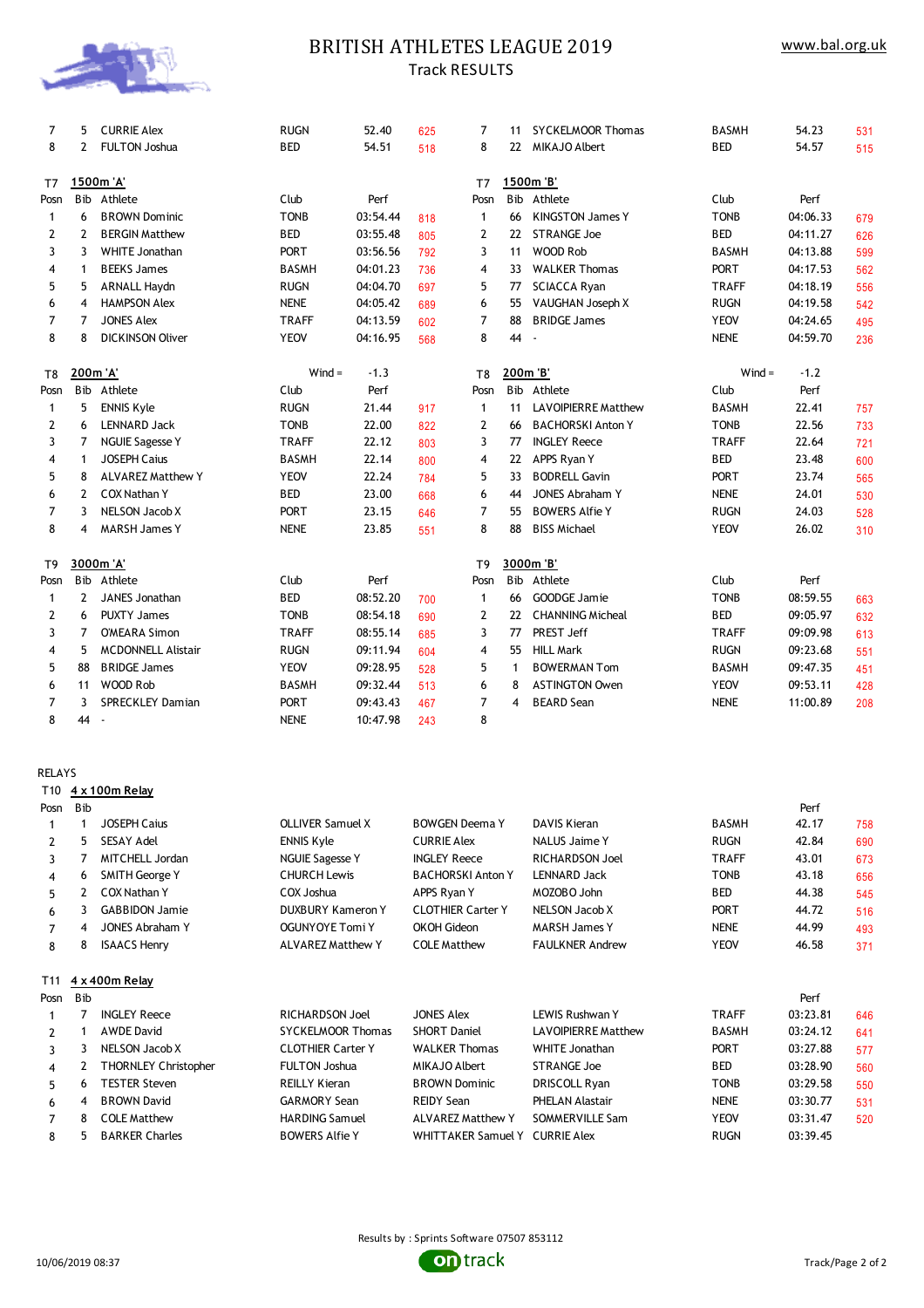

## **BRITISH ATHLETES LEAGUE 2019** Field RESULTS

|                      |                |                                                |                            |                |              |            |                         |            | Hammer 'B'                                 |                      |                |               |            |
|----------------------|----------------|------------------------------------------------|----------------------------|----------------|--------------|------------|-------------------------|------------|--------------------------------------------|----------------------|----------------|---------------|------------|
| F1                   |                | Hammer 'A'<br>Bib Athlete                      | Club                       | Perf           |              |            | F <sub>1</sub><br>Posn  |            | Bib Athlete                                | Club                 | Perf           |               |            |
| Posn<br>$\mathbf{1}$ | 7              | <b>SARAIEV Sergii</b>                          | <b>TRAFF</b>               | 51.88          |              | 847        | $\mathbf{1}$            | 44         | <b>WILSON Sam</b>                          | <b>NENE</b>          | 40.71          |               | 720        |
| $\overline{2}$       | 5              | <b>DAWES Michael</b>                           | <b>RUGN</b>                | 48.77          |              | 813        | 2                       | 77         | <b>MARTIN Michael</b>                      | TRAFF                | 34.50          |               | 642        |
| 3                    | 3              | <b>DERRIEN Paul</b>                            | <b>PORT</b>                | 41.35          |              | 728        | 3                       | 11         | <b>DICKINSON John</b>                      | BASMH                | 30.70          |               | 590        |
| 4                    | 4              | <b>ACHURCH Simon</b>                           | <b>NENE</b>                | 40.89          |              | 723        | 4                       | 22         | <b>PACKMAN Graeme</b>                      | BED                  | 18.00          |               | 379        |
| 5                    | 1              | <b>JOSEPH Rafer</b>                            | <b>BASMH</b>               | 39.73          |              | 709        | 5                       | 66         | <b>KENDALL Harry</b>                       | <b>TONB</b>          | 17.56          |               | 370        |
| 6                    | 8              | PLOWMAN Mark                                   | <b>YEOV</b>                | 29.13          |              | 567        | 6                       | 88         | <b>COLE Geoffrey</b>                       | <b>YEOV</b>          | 16.73          |               | 353        |
| 7                    | 6              | <b>CHURCH Lewis</b>                            | <b>TONB</b>                | 25.54          |              | 513        | 7                       | 33         | <b>HOOKER Tony</b>                         | <b>PORT</b>          | 15.97          |               | 336        |
| 8                    | 2              | <b>FORDHAM Gavin</b>                           | BED                        | 20.72          |              | 431        | 8                       |            |                                            |                      |                |               |            |
|                      |                |                                                |                            |                |              |            |                         |            |                                            |                      |                |               |            |
| F2                   |                | Long Jump 'A'                                  |                            |                | Wind         |            | F2<br>Wind              |            | Long Jump 'B'                              |                      |                | Wind          |            |
| Posn                 |                | Bib Athlete                                    | Club                       | Perf           |              |            | Posn                    |            | Bib Athlete                                | Club                 | Perf           |               |            |
| $\mathbf{1}$         | 2              | MOZOBO John                                    | BED                        | 6.81           | 0.7          | 815        | $\mathbf{1}$            | 11         | <b>BONIFAS Ryan</b>                        | <b>BASMH</b>         | 6.45           | 0             | 743        |
| 2                    | 1              | <b>JOSEPH Caius</b>                            | <b>BASMH</b>               | 6.71           | $\mathbf{0}$ | 795        | 2                       | 33         | <b>CLOTHIER Carter Y</b>                   | PORT                 | 6.07           | $\mathbf 0$   | 668        |
| 3                    | 3              | <b>MARGELIS Eimantas</b>                       | <b>PORT</b>                | 6.52           | 0            | 757        | 3                       | 44         | OGUNYOYE Tomi Y                            | <b>NENE</b>          | 5.85           | $-0.8$        | 624        |
| 4                    | 6              | <b>CHURCH Lewis</b><br><b>MIRANDA Cipirano</b> | <b>TONB</b><br><b>NENE</b> | 6.43           | 0            | 739        | $\overline{\mathbf{4}}$ | 22         | <b>CHAMBERS Roy</b><br><b>HOOKWAY Alex</b> | BED<br><b>TONB</b>   | 5.64           | 1.6           | 583        |
| 5                    | 4<br>5         | <b>WHITEHEAD Bradley Y</b>                     | <b>RUGN</b>                | 6.41           | 0.4          | 735        | 5                       | 66<br>55   | <b>SAUNDERS Thomas</b>                     | <b>RUGN</b>          | 5.55           | 0             | 565        |
| 6                    | 8              | HARDY-STEWART Alexander X                      | <b>YEOV</b>                | 6.05           | 0.7          | 664        | 6                       | 77         | LEWIS Rushwan Y                            | <b>TRAFF</b>         | 5.25           | 1.0           | 507        |
| 7<br>8               | 7              | <b>JONES Scott</b>                             | <b>TRAFF</b>               | 5.35<br>5.06   | 0.7<br>0     | 526<br>470 | 7<br>8                  | 88         | <b>ISAACS Henry</b>                        | <b>YEOV</b>          | 4.79<br>4.28   | $-0.3$<br>0.6 | 418<br>320 |
|                      |                |                                                |                            |                |              |            |                         |            |                                            |                      |                |               |            |
| F3                   |                | <u>Pole Vault 'A'</u>                          |                            |                |              |            | F3                      |            | Pole Vault 'B'                             |                      |                |               |            |
| Posn                 |                | Bib Athlete                                    | Club                       | Perf           |              |            | Posn                    |            | Bib Athlete                                | Club                 | Perf           |               |            |
| 1                    | 2              | <b>JOHNSON Frankie Y</b>                       | BED                        | 5.00           |              | 906        | $\mathbf{1}$            | 22         | <b>FERRER FERRANDO Javier</b>              | BED                  | 3.80           |               | 654        |
| 2                    | 6              | <b>CHURCH Lewis</b>                            | <b>TONB</b>                | 4.20           |              | 739        | 2                       | 11         | <b>AWDE David</b>                          | <b>BASMH</b>         | 3.60           |               | 612        |
| 3                    | 1              | <b>JOSEPH Caius</b>                            | <b>BASMH</b>               | 4.00           |              | 697        | 3                       | 3          | <b>DAVEY Steven</b>                        | <b>PORT</b>          | 3.20           |               | 525        |
| $4=$                 | 7              | MITCHELL Jordan                                | <b>TRAFF</b>               | 3.40           |              | 569        | 4                       | 88         | <b>COLE Geoffrey</b>                       | <b>YEOV</b>          | 2.10           |               | 279        |
| $4=$                 | 33             | <b>KASTNER Phillip Y</b>                       | <b>PORT</b>                | 3.40           |              | 569        |                         |            |                                            |                      |                |               |            |
| 6                    | 4              | PHELAN Richard                                 | <b>NENE</b>                | 3.00           |              | 481        |                         |            |                                            |                      |                |               |            |
| 7                    | 8              | PLOWMAN Mark                                   | <b>YEOV</b>                | 2.10           |              | 279        |                         |            |                                            |                      |                |               |            |
|                      |                |                                                |                            |                |              |            |                         |            |                                            |                      |                |               |            |
|                      |                |                                                |                            |                |              |            |                         |            |                                            |                      |                |               |            |
| F4                   |                | High Jump 'A'                                  |                            |                |              |            | F <sub>4</sub>          |            | High Jump 'B'                              |                      |                |               |            |
| Posn                 |                | Bib Athlete                                    | Club                       | Perf           |              |            | Posn                    |            | Bib Athlete                                | Club                 | Perf           |               |            |
| 1                    | 1              | <b>BONIFAS Ryan</b>                            | <b>BASMH</b>               | 1.95           |              | 802        | $\mathbf{1}$            | 11         | <b>JOSEPH Caius</b>                        | <b>BASMH</b>         | 1.75           |               | 636        |
| 2                    | 3              | <b>KASTNER Phillip Y</b>                       | <b>PORT</b>                | 1.90           |              | 760        | 2                       | 33         | AKEHURST Adam                              | <b>PORT</b>          | 1.70           |               | 594        |
| 3                    | 4              | <b>MIRANDA Cipirano</b>                        | <b>NENE</b>                | 1.85           |              | 719        | 3                       | 44         | <b>OGUNYOYE Tomi Y</b>                     | NENE                 | 1.65           |               | 553        |
| 4                    | 5              | <b>BARKER Charles</b>                          | <b>RUGN</b>                | 1.75           |              | 636        | 4                       | 88         | <b>ISAACS Henry</b>                        | YEOV                 | 1.60           |               | 511        |
| 5                    | 8              | HARDY-STEWART Alexander X                      | <b>YEOV</b>                | 1.70           |              | 594        | 5                       | 22         | <b>CHAMBERS Roy</b>                        | <b>BED</b>           | 1.45           |               | 385        |
| 6                    | 6              | <b>HOOKWAY Alex</b>                            | <b>TONB</b>                | 1.65           |              | 553        |                         |            |                                            |                      |                |               |            |
| $7=$                 | 7              | MITCHELL Jordan                                | <b>TRAFF</b>               | 1.60           |              | 511        |                         |            |                                            |                      |                |               |            |
| $7=$                 | $\overline{2}$ | <b>FORDHAM Gavin</b>                           | BED                        | 1.60           |              | 511        |                         |            |                                            |                      |                |               |            |
| F5                   | Discus 'A'     |                                                |                            |                |              |            | F <sub>5</sub>          | Discus 'B' |                                            |                      |                |               |            |
| Posn                 |                | Bib Athlete                                    | Club                       |                |              |            | Posn                    |            | Bib Athlete                                | Club                 | Perf           |               |            |
| 1                    | 8              | PLOWMAN Mark                                   | <b>YEOV</b>                | Perf<br>52.62  |              | 942        | 1                       | 77         | <b>BATE Roger</b>                          | <b>TRAFF</b>         | 41.72          |               | 786        |
| 2                    | 1              | JOSEPH Rafer                                   | <b>BASMH</b>               | 42.86          |              | 803        | 2                       | 11         | <b>DICKINSON John</b>                      | BASMH                | 35.00          |               | 679        |
| 3                    | 7              | <b>SARAIEV Sergii</b>                          | <b>TRAFF</b>               | 42.47          |              | 797        | 3                       | 3          | <b>AKEHURST Adam</b>                       | <b>PORT</b>          | 34.39          |               | 668        |
| 4                    | 33             | <b>DERRIEN Paul</b>                            | PORT                       | 36.31          |              | 700        | 4                       | 5          | <b>DAWES Michael</b>                       | <b>RUGN</b>          | 31.64          |               | 620        |
| 5                    | 44             | <b>ACHURCH Simon</b>                           | <b>NENE</b>                | 36.20          |              | 699        | 5                       | 66         | HOOKWAY Alex                               | TONB                 | 29.01          |               | 572        |
| 6                    | 6              | <b>KENDALL Harry</b>                           | <b>TONB</b>                | 33.29          |              | 649        | 6                       | 22         | <b>CHAMBERS Roy</b>                        | BED                  | 24.99          |               | 492        |
| $\overline{7}$       | 2              | <b>FORDHAM Gavin</b>                           | BED                        | 32.82          |              | 641        | $\overline{7}$          | 88         | <b>COLE Geoffrey</b>                       | <b>YEOV</b>          | 18.81          |               | 348        |
| 8                    | 55             | <b>WRIGHT James</b>                            | <b>RUGN</b>                | 31.86          |              | 624        | 8                       |            |                                            |                      |                |               |            |
|                      |                |                                                |                            |                |              |            |                         |            |                                            |                      |                |               |            |
| F6                   |                | Triple Jump 'A'                                |                            |                | Wind         |            | F <sub>6</sub><br>Wind  |            | Triple Jump 'B'                            |                      |                | Wind          |            |
| Posn                 | 2              | Bib Athlete<br>MOZOBO John                     | Club<br>BED                | Perf           |              |            | Posn                    | 11         | Bib Athlete<br><b>AWDE David</b>           | Club<br><b>BASMH</b> | Perf           |               |            |
| $\mathbf{1}$<br>2    | 3              | <b>MARGELIS Eimantas</b>                       | <b>PORT</b>                | 13.49          | 0            | 768        | $\mathbf{1}$            | 88         | <b>FAULKNER Andrew</b>                     | <b>YEOV</b>          | 11.68          | 0.4           | 593        |
| 3                    | 1              | <b>BONIFAS Ryan</b>                            | <b>BASMH</b>               | 13.33          | 0<br>0.4     | 753<br>670 | 2<br>3                  | 55         | <b>BARKER Charles</b>                      | <b>RUGN</b>          | 11.00<br>10.93 | 0.2<br>0.1    | 524        |
| 4                    | 4              | MIRANDA Cipirano                               | <b>NENE</b>                | 12.46          | 1.1          | 657        | 4                       | 44         | WINCHESTER-WRIGHT Callum                   | NENE                 | 10.53          | 1.6           | 517        |
| 5                    | 5              | <b>SAUNDERS Thomas</b>                         | <b>RUGN</b>                | 12.32<br>11.44 | 0            | 569        | 5                       | 66         | <b>HOOKWAY Alex</b>                        | <b>TONB</b>          | 9.93           | 0.8           | 475<br>410 |
| 6                    | 8              | HARDY-STEWART Alexander X                      | <b>YEOV</b>                | 11.31          | 0.8          | 556        | 6                       | 77         | <b>SCIACCA Ryan</b>                        | TRAFF                | 9.87           | $\mathbf 0$   | 404        |
| 7                    | 6              | <b>TESTER Steven</b>                           | <b>TONB</b>                | 11.21          | 1.1          | 546        | 7                       | 33         | <b>HOOKER Tony</b>                         | <b>PORT</b>          | 9.51           | 0.3           | 363        |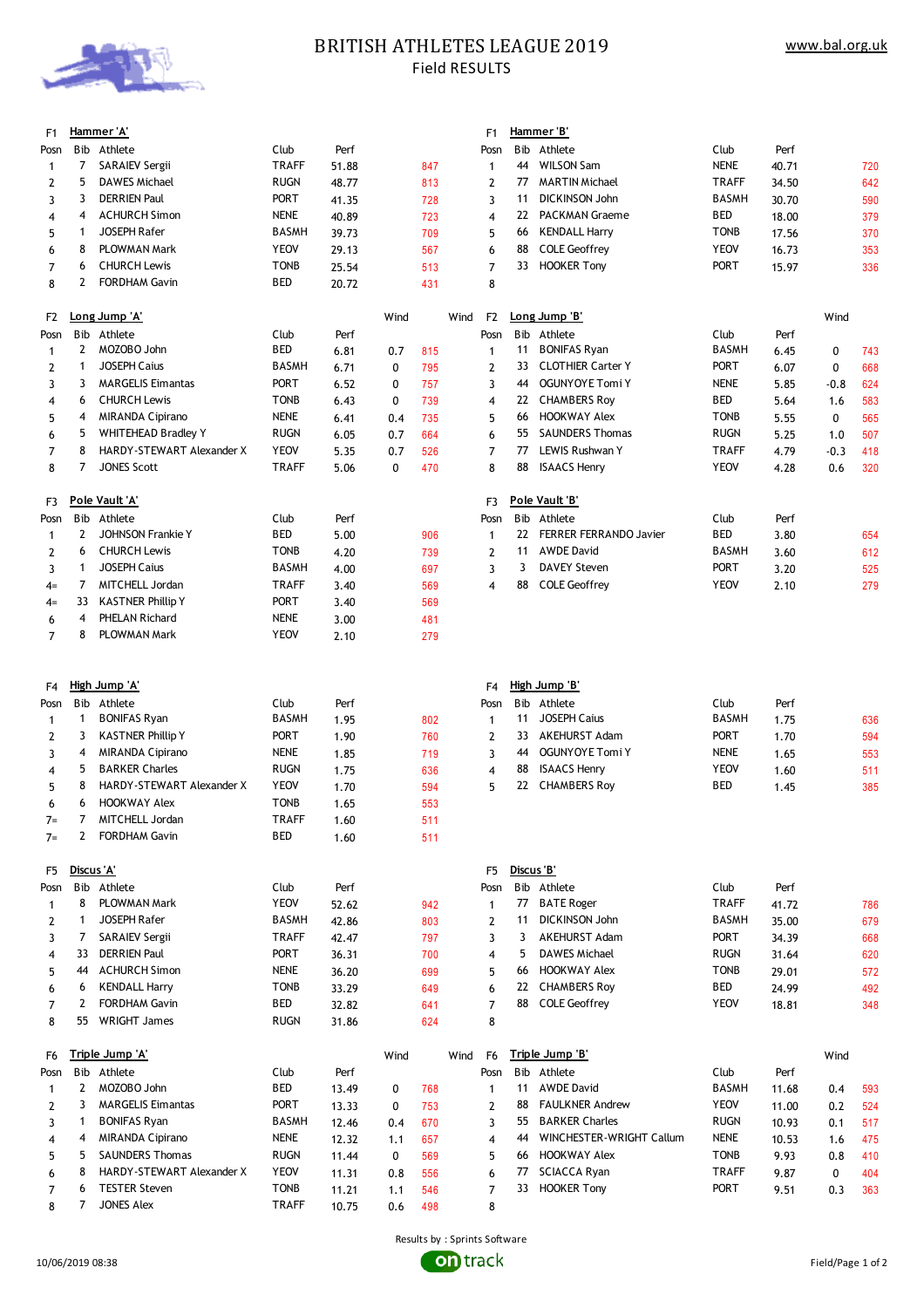

# **BRITISH ATHLETES LEAGUE 2019** Field RESULTS

| F7             |          | Javelin 'A'                    |              |       |     | Javelin 'B'<br>F7 |     |                          |              |       |     |  |  |
|----------------|----------|--------------------------------|--------------|-------|-----|-------------------|-----|--------------------------|--------------|-------|-----|--|--|
| Posn           | Bib      | Athlete                        | Club         | Perf  |     | Posn              | Bib | Athlete                  | Club         | Perf  |     |  |  |
|                | 5.       | <b>BISHOP-TIMINGS Fenton Y</b> | <b>RUGN</b>  | 52.46 | 786 |                   | 66  | <b>CHURCH Lewis</b>      | <b>TONB</b>  | 49.87 | 751 |  |  |
| $\overline{2}$ | 11       | <b>HAZELL Ben</b>              | BASMH        | 52.26 | 783 | 2                 | 33  | <b>DUXBURY Kameron Y</b> | <b>PORT</b>  | 46.96 | 712 |  |  |
| 3              | 2        | <b>CHAMBERS Roy</b>            | BED          | 51.92 | 779 | 3                 |     | <b>BONIFAS Ryan</b>      | BASMH        | 45.97 | 699 |  |  |
| 4              | 6        | <b>KENDALL Harry</b>           | <b>TONB</b>  | 51.74 | 776 | 4                 | 55  | <b>WRIGHT James</b>      | <b>RUGN</b>  | 40.10 | 616 |  |  |
| 5              | 3        | <b>AKEHURST Adam</b>           | <b>PORT</b>  | 50.70 | 762 | 5                 | 22  | <b>FORDHAM Gavin</b>     | <b>BED</b>   | 38.81 | 597 |  |  |
| 6              | 4        | <b>ACHURCH Simon</b>           | <b>NENE</b>  | 43.33 | 662 | 6                 | 77  | <b>MARTIN Michael</b>    | <b>TRAFF</b> | 37.00 | 570 |  |  |
| 7              |          | MITCHELL Jordan                | <b>TRAFF</b> | 40.50 | 622 | 7                 | 44  | <b>REIDY Sean</b>        | <b>NENE</b>  | 29.30 | 450 |  |  |
| 8              | 88       | <b>COLE Geoffrey</b>           | <b>YEOV</b>  | 32.28 | 498 | 8                 | 8   | <b>ISAACS Henry</b>      | <b>YEOV</b>  | 29.01 | 445 |  |  |
| F8             | Shot 'A' |                                |              |       |     | Shot 'B'<br>F8    |     |                          |              |       |     |  |  |
| Posn           | Bib      | Athlete                        | Club         | Perf  |     | Posn              | Bib | Athlete                  | Club         | Perf  |     |  |  |
|                | 6        | <b>CHURCH Lewis</b>            | <b>TONB</b>  | 12.59 | 763 |                   | 77  | <b>MARTIN Michael</b>    | <b>TRAFF</b> | 11.84 | 713 |  |  |
| 2              | 8        | PLOWMAN Mark                   | <b>YEOV</b>  | 12.51 | 758 | 2                 | 66  | <b>HOOKWAY Alex</b>      | <b>TONB</b>  | 10.94 | 650 |  |  |
| 3              |          | <b>DAVEY Steven</b>            | <b>PORT</b>  | 12.40 | 751 | 3                 | 11  | <b>DICKINSON John</b>    | <b>BASMH</b> | 10.75 | 636 |  |  |
| 4              |          | <b>JONES Scott</b>             | <b>TRAFF</b> | 12.07 | 729 | 4                 | 33  | AKEHURST Adam            | <b>PORT</b>  | 10.06 | 585 |  |  |
| 5              | 4        | <b>TINKLER Martin</b>          | <b>NENE</b>  | 11.95 | 720 | 5                 | 5.  | <b>DAWES Michael</b>     | <b>RUGN</b>  | 9.32  | 527 |  |  |
| 6              |          | <b>JOSEPH Rafer</b>            | BASMH        | 11.61 | 697 | 6                 | 22  | <b>CHAMBERS Roy</b>      | BED          | 8.62  | 470 |  |  |
| 7              |          | <b>FORDHAM Gavin</b>           | BED          | 9.94  | 576 | 7                 | 44  | <b>ACHURCH Simon</b>     | <b>NENE</b>  | 8.42  | 453 |  |  |
| 8              | 55       | <b>WRIGHT James</b>            | <b>RUGN</b>  | 9.56  | 547 | 8                 | 88  | <b>COLE Geoffrey</b>     | <b>YEOV</b>  | 7.53  | 371 |  |  |

| Posn         | Bib             | Athlete                                             | Club         | Perf  |     |
|--------------|-----------------|-----------------------------------------------------|--------------|-------|-----|
| 1            | 66              | <b>CHURCH Lewis</b>                                 | <b>TONB</b>  | 49.87 | 751 |
| $\mathbf{2}$ | 33              | <b>DUXBURY Kameron Y</b>                            | <b>PORT</b>  | 46.96 | 712 |
| 3            | 1               | <b>BONIFAS Ryan</b>                                 | <b>BASMH</b> | 45.97 | 699 |
| 4            | 55              | <b>WRIGHT James</b>                                 | <b>RUGN</b>  | 40.10 | 616 |
| 5            | 22              | <b>FORDHAM Gavin</b>                                | <b>BED</b>   | 38.81 | 597 |
| 6            | 77              | <b>MARTIN Michael</b>                               | <b>TRAFF</b> | 37.00 | 570 |
| 7            | 44              | <b>REIDY Sean</b>                                   | <b>NENE</b>  | 29.30 | 450 |
| 8            | 8               | <b>ISAACS Henry</b>                                 | <b>YEOV</b>  | 29.01 | 445 |
| F8           | <u>Shot 'B'</u> |                                                     |              |       |     |
| osn?         | <b>B</b> ib     | Athlete                                             | Club         | Perf  |     |
| 1            | 77              | <b>MARTIN Michael</b>                               | <b>TRAFF</b> | 11.84 | 713 |
| $\mathbf{2}$ | 66              | <b>HOOKWAY Alex</b>                                 | <b>TONB</b>  | 10.94 | 650 |
| 3            | 11              | <b>DICKINSON John</b>                               | <b>BASMH</b> | 10.75 | 636 |
| 4            | 33              | <b>AKEHURST Adam</b>                                | <b>PORT</b>  | 10.06 | 585 |
| 5            | 5               | <b>DAWES Michael</b>                                | <b>RUGN</b>  | 9.32  | 527 |
| 6            | 22              | <b>CHAMBERS Roy</b>                                 | <b>BED</b>   | 8.62  | 470 |
| 7            | 44              | <b>ACHURCH Simon</b>                                | <b>NENE</b>  | 8.42  | 453 |
| $\circ$      | 99              | $C$ $\cap$ $E$ $C$ $\cap$ $C$ $C$ $\cap$ $C$ $\cap$ | <b>VEOV</b>  | 752   | 274 |